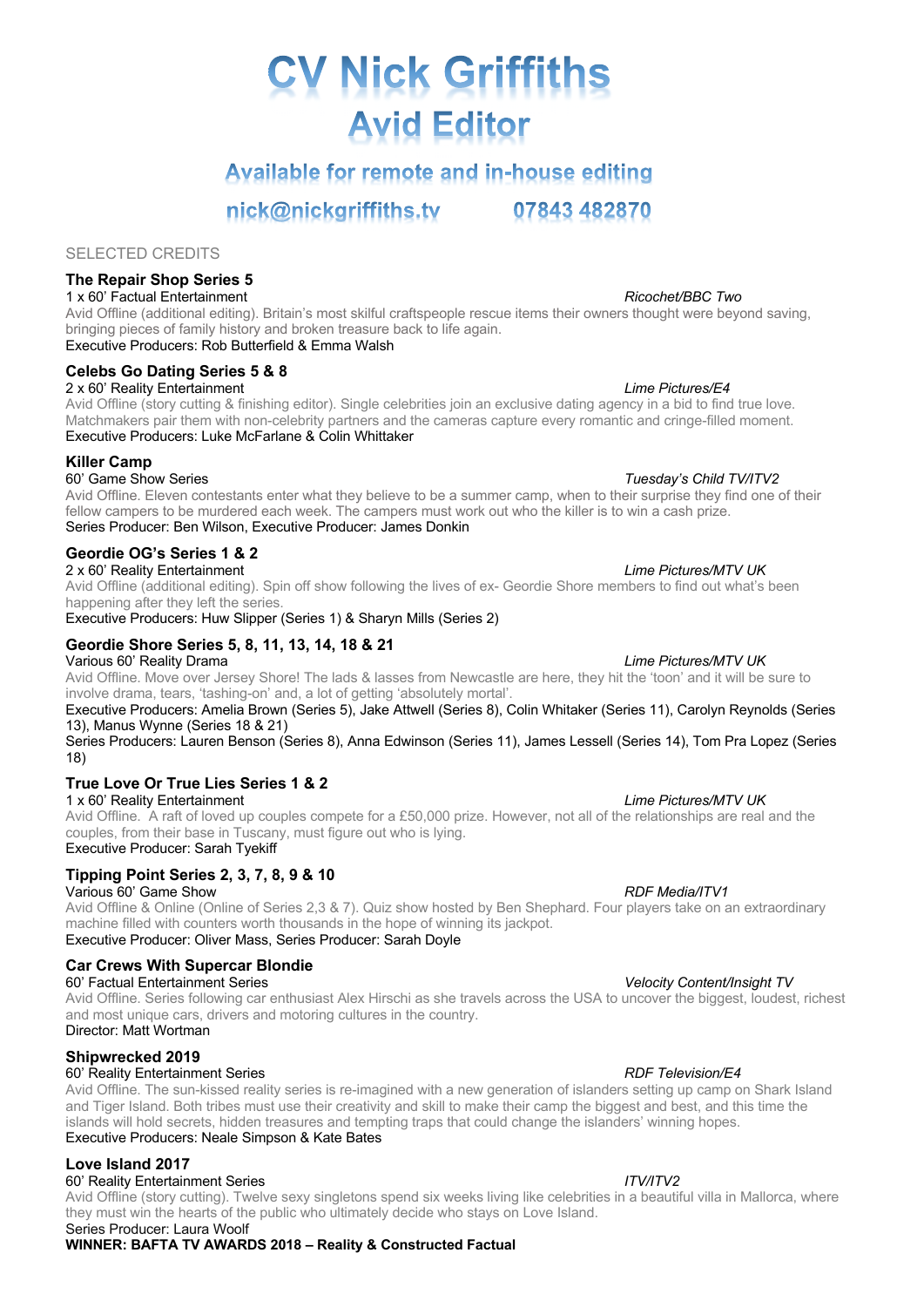## Avid Offline. Music-based, pop culture quiz show testing both musical knowledge and the reaction speeds of contestants. Series Producer: Ben Paul, Executive Producers: Danny Fenton & Andy Scott

## **The Super Salon**

## 1 x 60' Factual Entertainment *Frieda TV/E4*

Avid Offline. Fixed rig series that goes behind the scenes at the Super Salon, a two-floor Sheffield superstructure home to nearly fifty stylists, beauticians and barbers as it follows their unique late-night pamper and party experience. Executive Producer: Jon Lloyd

## **Richard Osman's House of Games Series 2**

Avid Offline (additional editing). A group of four famous faces go toe to toe in testing their general knowledge skills in a variety of entertaining games.

Producer: Stephen Lovelock

## **Make Or Break? Series 2**<br>1 x 60' Reality Entertainment

1 x 60' Reality Entertainment *Elephant House Studios/Channel 5* Avid Offline. Couples are pushed to the limits to see if their relationships are make or break. Series Producer: Andy Cullen, Executive Producers: Sharyn Mills & Sean Murphy

## **Survival Of The Fittest**

60' Reality Entertainment Series *ITV/ITV2* Avid Offline (story cutting). Six boys and six girls put their brains, beauty and brawn to the test in the ultimate battle of the sexes, as these young, hot singles live together under the heat of the South African sun, in a bid to determine which sex really has the upper hand.

Series Producer: Laura Woolf, Executive Producer: Andy Cadman

## **Ex On The Beach: Body SOS**

60' Factual Entertainment Series *Whizz Kid/MTV UK* Avid Offline. Vicky Pattison is on a mission to help sixteen individuals get beach body confident, so she and her squad of trusty personal trainers take on two lucky individuals per episode, as they transform from eating kebabs to rock-hard abs! Series Producer: Anthea Poli

## **Single AF**

## 1 x 60' Reality Entertainment *Gobstopper TV/MTV UK*

Avid Offline. Using social media and some strange theories on love, celebrity singles date their way around the world in the hope that they will finally find their perfect match. Or will they be doomed to be single FOREVER... Executive Producer: Scott Lewallen

## **Give It A Year**

1 x 60' Factual Entertainment *Two Four/ITV1*

Avid Offline (additional editing). Follows five self-contained stories as businesses open their doors to the paying public and then returns 365 days later to reveal what happened during these critical first twelve months. Series Producer: Andy Mullins

## **Baby Ballroom**

## 1 x 60' Observational Documentary *Firecracker Films/5\**

Avid Offline (additional editing). Set in an extraordinary dance school in Wolverhampton, this sparkly series combines the everyday lives, hard work and sacrifice of the dance couples, their parents and teachers whilst not forgetting the glitz, glamour and fake tan fun.

## Executive Producer: Sam Emery

## **Space Dealers**

60' Factual Entertainment Series *Wag TV/Discovery*

Avid Offline. Series following the day-to-day operation of a shop specializing in space memorabilia. Executive Producer: Martin Durkin

## **Holiday Tattoo Fixers**

1 x 60' Factual Entertainment *Studio Lambert/E4* Avid Offline. Jay, Sketch, Alice and receptionist Paisley set up their pop-up shop in the sunny Mediterranean for the summer season. The team are on hand fixing the most absurd and outrageous tattoo fails to ensure holidaymakers leave their annual stay in the sun with etchings to be proud of, rather than inkings of shame.

## Executive Producer: Matt Smith **Coach Trip: Road To Marbs**

2 x 30' Reality Entertainment *12 Yard/E4* Avid Offline. Cult travel competition Coach Trip heads to Europe's party hotspots for an all-new peak time E4 series. Executive Producers: Ben Stevens & Matt Walton

## 30' Game Show Series *Remarkable Television/BBC Two*

## **Trivial Takedown**

## 1 x 30' Game Show *Zig Zag/Fuse USA*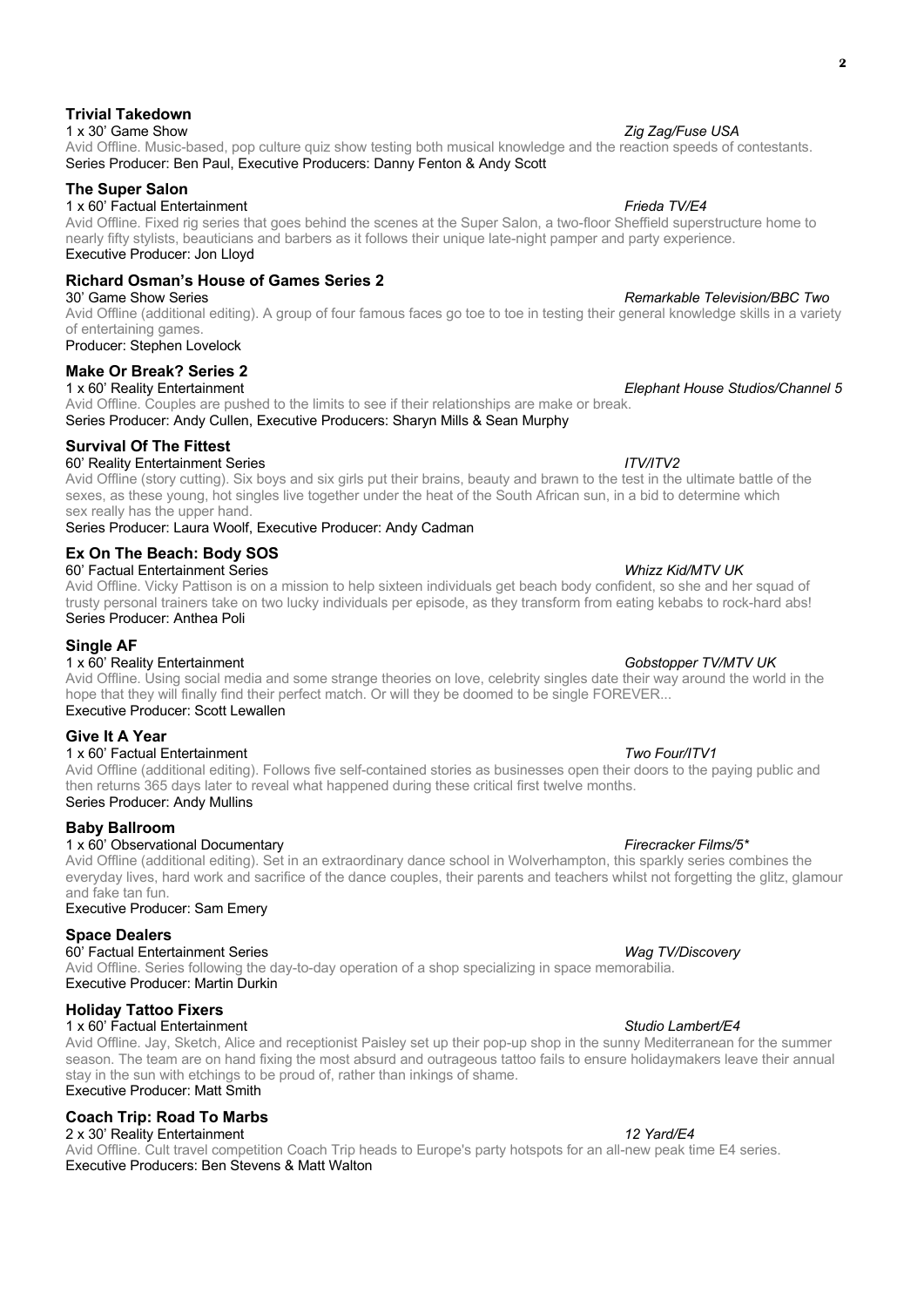## Avid Offline. Primetime studio entertainment series showcasing an array of incredible real-life transformations, hosted by Davina McCall.

## Executive Producers: Melanie Leach & Cat Lawson

## **Five Dates**

1 x 60' Light Entertainment Pilot *Crook Productions/ITV2*

**This Time Next Year**

Avid Offline. Dating show where friends set their single mates up on a blind date which is secretly filmed. Series Producer: Sarah Wood

## **Geordie Shore: Big Birthday Battle**

Avid Offline. Outrageous antics, rows, revels and scenes of a steamy nature abound as the cult reality show celebrates its fifth birthday – Geordie style!

Series Producer: Lauren Benson, Edit Producer: Jimmy Hunt

## **We Try, You Buy**

VT Inserts - Factual Entertainment *7 Wonder/BBC Two*

Avid Offline. Cherry Healey hosts this consumer show that informs buyers by testing a range of products, and highlights the psychological tricks companies use to entice us to buy. Series Producer: Alan Zweig

## **Gareth's Big Choir Reunion**

1 x 60' Factual Entertainment *Twenty Twenty/BBC Two* Avid Offline. Gareth Malone returns with former contributors, spanning 10 years of 'The Choir' for a reunion. Series Producer: Chi Ukairo

## **Honey I Bought The House**

## 2 x 60' Factual Entertainment *Objective Productions/Watch*

Avid Offline. A couple are handed a £15,000 deposit to help them onto the property ladder but there's a catch, one partner alone has to find and make an offer on a property in just three weeks, while the other has no say whatsoever. Series Producer: Sarah Wood

## **Prized Apart**

## VT Inserts - Light Entertainment *Electric Ray/BBC One*

Avid Offline. Ten men and women leave their friends and family to undertake challenges such as river rapid riding and jumps from snow-capped mountains. Each week, the worst performing contestant is flown back to Britain, where their stay-at-home partners then attempt to keep them in the competition by going head-to-head with other friends and partners in a questions round. If they succeed, the player is flown back for the next challenge.

## Executive Producers: Karl Warner & Meredith Chambers

## **Beat The Brain**<br>30' Game Show Series

Avid Offline. Presented by John Craven, contestants are given logical problems, visual and memory challenges. Series Producers: Sean Miller, Executive Producers: Jo Street, Paul Gilheany & Nigel Hall

## **The Holidaymakers**

## 1 x 60' Observational Documentary *Two Four/Sky 1* Avid Offline. Series following British and Irish families whilst they holiday together in a luxurious villa complex rigged with cameras.

Executive Producer: Richard Marson, Creative Director: David Clews

## **Stars At Your Service**

## 1 x 60' Comedy Entertainment *Endemol/Channel 4*

Avid Offline. Celebrities including Warwick Davis, Kelly Hoppen and Russell Howard donate their services for tasks suggested by the public, all in aid of Cancer Research UK as part of Channel 4's Stand Up to Cancer campaign. Series Producers: Amy Boyle & Stephen Lovelock

## **The Xtra Factor 2014**

VT Inserts - Reality Entertainment *Talkback Thames/ITV2* Avid Offline. Behind the scenes of the nation's favourite talent show. Series Producer: Jayne Stanger

## **The Link**

## 45' Game Show Series *STV/BBC One*

Avid Offline. Presented by actor Mark Williams (*Father Brown*, *Blandings* and *Harry Potter*), The Link sees three teams race against time to find the link between questions in order to win a cash prize. Executive Producer: Gary Chippington, Series Producer: John Ireland

## **The Voice**

1 x 60' Reality Entertainment *Wall To Wall/BBC One* Avid Online & Grade. Danny O'Donoghue, Sir Tom Jones, Jessie J and will.i.am search for the UK's next great voice.

## 6 x 60' Light Entertainment *Two Four/ITV1*

## 1 x 60' Reality Drama *Lime Pictures/MTV UK*

30' Game Show Series *Objective Productions/BBC Two*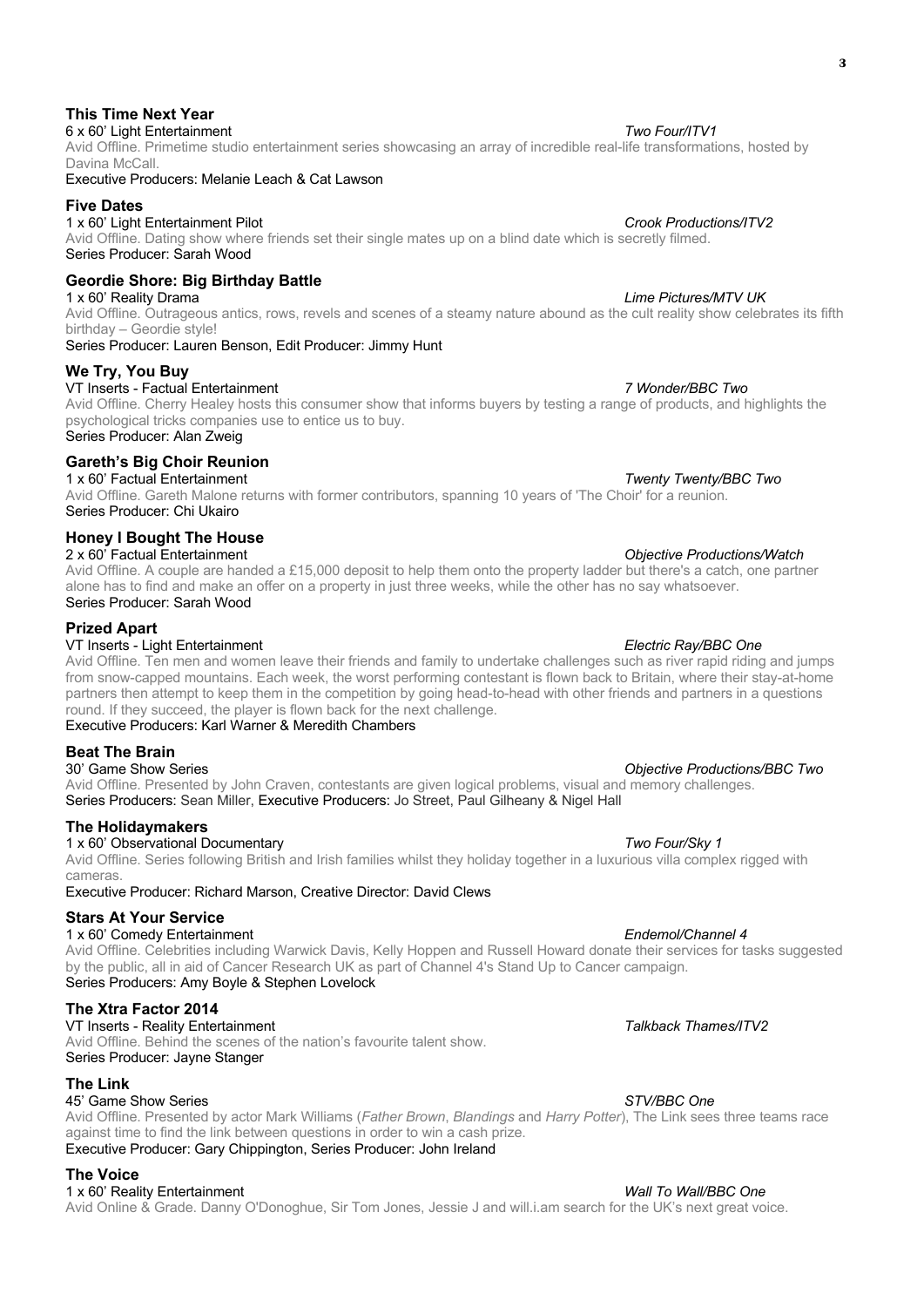## Avid Offline. Jeremy Clarkson, Richard Hammond and James May take a wry look at the motoring world with car news, reviews and test track challenges.

Executive Producer: Andy Wilman

## **All Star Xmas Presents**

**Top Gear Series 21**

VT Inserts - Light Entertainment *Two Four/Sky 1* Avid Offline. All Star Christmas Presents, hosted by Sally Lindsay, rewards the nation's most deserving, hard-working and selfless people.

Executive Producer: Gareth Davis

## **X Factor 2012 & 2013**

60' Reality Entertainment Series *Talkback Thames/Syco/ITV1* Avid Offline. Audition and boot camp shows (2012), boot camp show (2013).The nation's most infamous talent show returns for another series.

Series Producer: Claudia Cunnell

## **Splash! Series 2**

VT Inserts - Reality Entertainment *Two Four/ITV1*

Avid Offline. Vernon Kay and Gabby Logan return with the celebrity diving competition, challenging a new line-up of stars to jump in at the deep end under the guidance of London 2012 bronze medalist Tom Daley. Series Editor: Kim Ross, Executive Producer: Claire Horton

## **The Magaluf Weekender**

## 2 x 60' Observational Documentary *Two Four/ITV1*

Avid Offline. Series following different groups of 18-24 year-olds as they head out to the infamous holiday resort of Magaluf in Mallorca, partying away the best weekend of their lives.

Series Producer: Andy Cadman

## **Million Dollar Intern**

1 x 60' Factual Entertainment *Outline Productions/BBC WW* Avid Offline (additional editing). This series sees business whiz kids from around the world go to work for a week at the bottom rung of a range of businesses which are failing to reach their potential in an effort to re-energise them.

Edit Producer: Jo Griffiths

## **Got To Dance Series 4** 1 x 60' Reality Entertainment *Shine/Sky 1*

Avid Offline (additional editing on audition show). A nationwide search for crews, troupes and solo dancers who shake their booty in auditions in front of a live audience. Producer: Caroline Davis

## **Love Machine: Love Bites**

30' Light Entertainment Series *Princess/Sky Living*

Avid Offline (additional editing). The latest couples discuss what happened during their romantic getaways, and reveal whether the trip has sparked a potential romance. Series Producer: Jessica Thomas

## **Drugs Inc. Series 3**

## 1 x 60' Documentary *Wall To Wall/Nat Geo*

Avid Online & Grade. Series featuring intimate first-hand street-level testimony from those who inhabit the front lines and back alleys of the drugs trade. Walking in the shoes of suppliers, dealers, addicts, police and medics, the series explores what each drug is, where it comes from, how it works, and why it has such a profound influence on so many people.

## **Great Northern Cookbook**

1 x 60' Cookery Entertainment *Transparent TV/Five* Avid Offline (additional editing). Sean Wilson, the actor best known to British TV viewers for playing Martin Platt in Coronation Street, explores the gastronomic heritage of towns in the north of England. Series Producer: Mark Powell

## **Britain's Got Talent 2012**

60' Reality Entertainment Series *Syco/Talkback/ITV1* Avid Offline. The nation's most infamous talent show. Series Producer: Amelia Brown

## **Big Brother 2011 & 2012**

48' Reality Entertainment Series *Endemol/Five*

Avid Offline. This mould-breaking BAFTA winning series was the UK's first fully interactive mass TV experience and has been hailed as the 'godfather of reality shows'.

## **Celebrity Wedding Planners**

60' Factual Entertainment Series *Renegade/Five* Avid Offline. Brand new series where brides-to-be hand over the organization of their wedding to a surprise celebrity. Series Producer: Sarah Wood

## VT Inserts - Factual Entertainment *BBC/BBC Two*